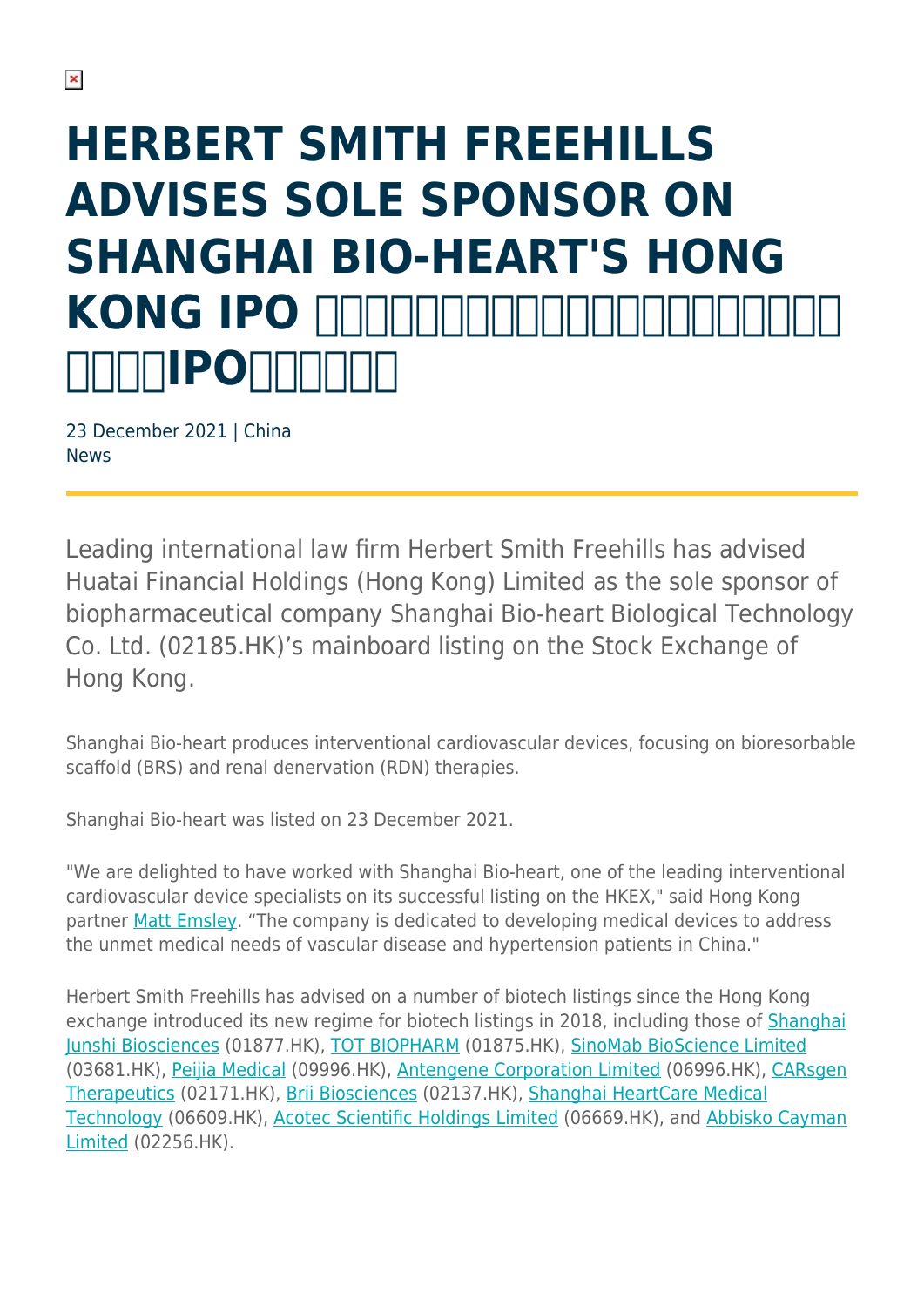"This is just the largest high-profile capital market transaction by a Chinese biotech company on which we have advised," said Herbert Smith Freehills Kewei joint operation partner [Stanley Xie.](https://www.herbertsmithfreehills.com/our-people/stanley-xie) "We congratulate Shanghai Bio-heart on this successful IPO."

The China BRS product market was valued at US\$0.2 billion in 2019, is expected to reach US\$6.6 billion in 2030 at a CAGR of 38.5%. The China RDN product market is expected to reach RMB10.5 billion in 2030, after receiving approval from China's National Medical Products Administration.

Matt and Stanley jointly led the team advising the sole sponsor, assisted by of counsel Jin Kong, senior associate Jaime Fong, associates Angela Yuen, Sean Ji and Bryan Cheung, legal manager Hilary Chong and legal assistants Kate Lam and Ye Han.

Legal manager Marine Jin led Herbert Smith Freehills Kewei Joint Operation's Alternative Legal Services business to provide high-efficiency solutions for verification and other document-intensive processes during the offering, assisted by legal analysts Shawna Peng and Jean Zhou.

 $\cap$ nnnnnnnnnnnnnnnnnnnnnnnnnnnnnnnnnnn $\cap$ nnnn $\cap$ a $\cap$  $\Box \Box \Box \Box$ 

 $\Box$ 00000000000000000000000008RS $\Box$ 000000RDN $\Box$ 00

 $\Pi\Pi\Pi2021$ [12[23]] $\Pi\Pi\Pi\Pi\Pi\Pi\Pi\Pi$ 

史密夫斐尔香港办公室合伙人艾迈修(Matt Emsley)表示:"百心安是介入式心血管装置领域的龙头公司之一,致力于解决中国血管疾病及高血压患者的未获满足医疗 ,  $\Box$ 

 $\Box$  $\Box$  $\Box$  $\Box$ 03681.HK $\Box$  $\Box$  $\Box$ 09996.HK $\Box$  $\Box$  $\Box$ 06996.HK $\Box$  $\Box$  $\Box$  $\Box$ 02171.HK $\Box$  $\Box$  $\Box$  $\Box$ 02137.HK $\Box$  $\Box$  $\Box$  $\Pi\Pi\Pi\Pi$ 06609.HK $\Pi\Pi\Pi\Pi\Pi$ 06669.HK $\Pi\Pi\Pi\Pi\Pi$ 

科伟史密夫斐尔联营办公室合伙人谢守德表示:"这是本所近期服务的又一笔中国生物科技公司登陆香港资本市场的交易。衷心向百心安表示祝贺。"

2019 FRAMERSE FRAMERING BRST FRAMERING FRAMERING STATEGERS STATEGERS FRAMERING FRAMERING STATEGERS TO THE TEST  $\Box$ 2030 $\Box$  $\Box$  $\Box$  $\Box$ RDN $\Box$  $\Box$  $\Box$  $\Box$  $\Box$  $\Box$  $\Box$  $\Box$ 

合伙人艾迈修和谢守德率领律师团队为此次上市独家保荐人提供法律服务。主要团队成员包括香港办公室资深顾问孔瑾、方靖颐(Senior Associate)、阮颖欣 TAssociate∏∏∏∏Associate∏∏∏∏Associate∏∏∏∏∏Legal Manager∏∏∏∏∏Legal Assistant∏∏∏  $\Box$ Legal Assistant $\Pi$ 

 $[ ] ] ] [ \underline{C} ] ] [ \underline{C} ] [ \underline{C} ] [ \underline{C} ] [ \underline{C} ] [ \underline{C} ] [ \underline{C} ] [ \underline{C} ] [ \underline{C} ] [ \underline{C} ] [ \underline{C} ] [ \underline{C} ] [ \underline{C} ] [ \underline{C} ] [ \underline{C} ] [ \underline{C} ] [ \underline{C} ] [ \underline{C} ] [ \underline{C} ] [ \underline{C} ] [ \underline{C} ] [ \underline{C} ] [ \underline{C} ] [ \underline{C} ] [ \underline{C} ] [ \underline{C} ] [ \underline{C} ] [ \underline{C} ] [ \underline{C} ] [ \underline{C} ] [ \underline{C$ hannan Legal Analyst<sup>a</sup>nnan Legal Analyst